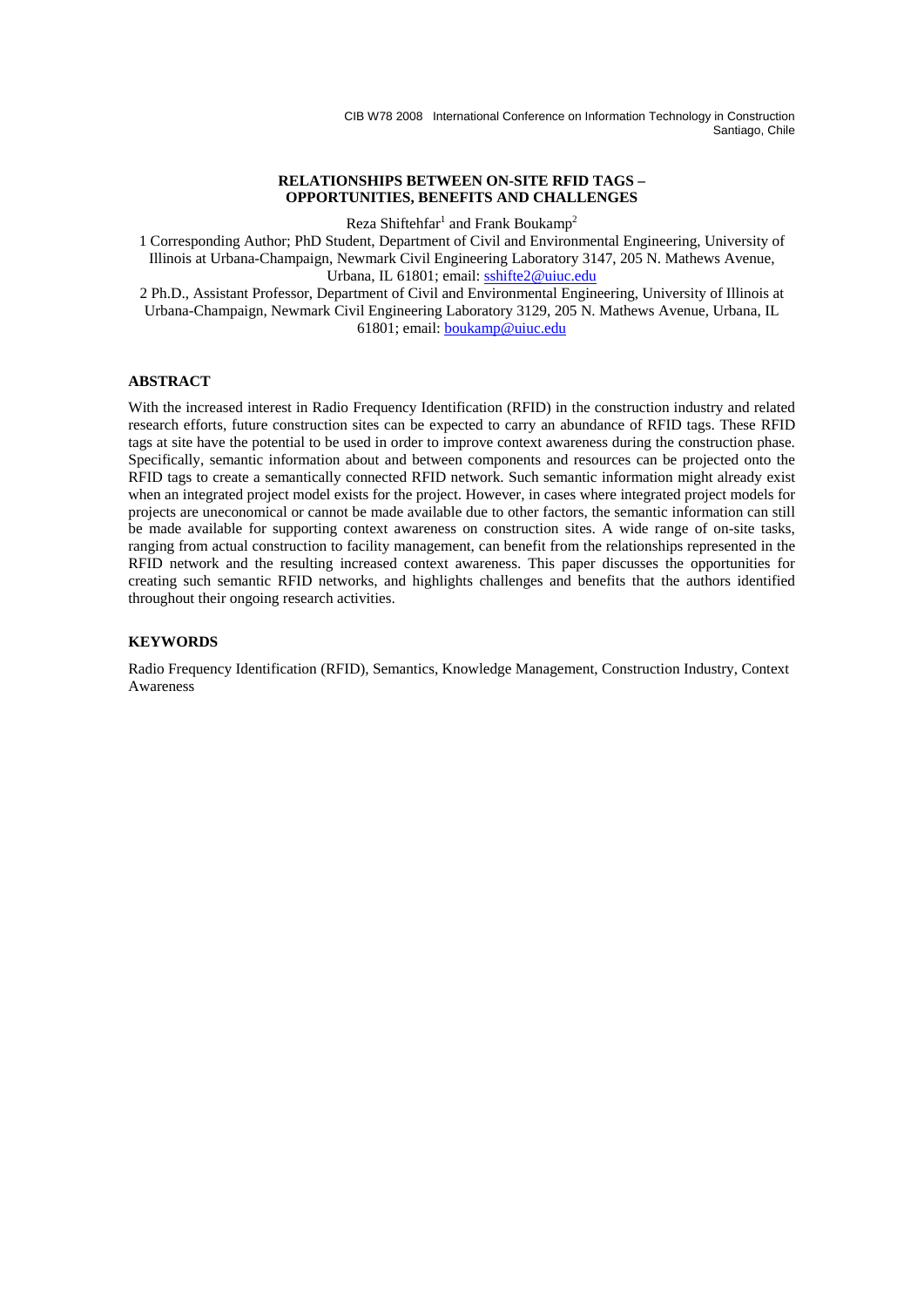### **1. INTRODUCTION**

Radio Frequency Identification (RFID) has been used for many years in domains other than construction (Kern 2004; Kinsella 2005; Lekkas and Gritzalis 2007). The specific characteristics of the construction domain (e.g. harsh working environment, shocks, metallic environment) were factors hindering the implementation of RFID technology in this domain at the beginning. However, technology developments have solved many of these construction specific issues (Jaselskis and El-Misalami 2003; Song et al. 2006). As a result, the application of RFID to the construction domain has increased in recent years. Nowadays, RFID is adopted at construction sites for tool tracking, site access control, facility management and maintenance (Ergen et al. 2007a; Goodrum et al. 2006; Song et al. 2006). It can be argued that RFID applications will gain more interest in construction, possibly resulting in ubiquitous RFID environments on near future construction sites. In such ubiquitous RFID environments, one can expect to see RFID tags being used for different purposes by different parties involved in a construction project. Through these RFID tags, different parties will be able to identify components and resources and share information that is stored on the respective RFID tag or in a database that links additional data to the RFID tag.

Another means for sharing project information with other parties involved in a project is Building Information Modeling (BIM), or more generally Integrated Project Modeling (IPM). Integrated Project Models (IPMs) contain and integrate project information. Thereby, relationships between project constituents, such as relationships between building components and/or processes, can be represented as semantic relationships in the IPMs. The usefulness of this semantically rich information in the construction domain has been proven through the success of BIM and other IPM related technology (Cavallero 2006; Williams 2004). While IPMs are mostly used in the design and planning phases of a construction project, different research has shown that the semantic information in IPMs can also benefit the construction phase (Akinci et al. 2006; Boukamp 2006). Thus, it is desirable to have such semantic information available on-site during construction.

However, not all projects use IPMs. Most IPM efforts focus on building construction, as the name BIM indicates. Thus, most of the time IPMs are not applicable to special construction projects like tunnels, highways or most of the heavy constructions.

As an alternative to relying on IPMs for delivering semantic relationship information to the construction site, the authors propose to create a network of relationships between RFID tags on the construction sites. As tags are expected to become ubiquitous at construction sites and usually identify components and resources, this will allow creating semantic relationships between components and resources without requiring the creation of a full IPM. The objective of the ongoing research discussed in this paper is to investigate the opportunities, benefits and challenges associated with creating semantic relationships amongst RFID tags and making them available to support information technology on construction sites.

### **2. BACKGROUND**

RFID technology consists of a transponder (usually called tag), reader, antenna and required software. The basic functionality supported is to read tags with unique identifiers using readers. Since the technology relies on radio signals, a direct line of sight between the reader and the tag is not required. Tags are divided into two main types: Passive tags without an internal source of energy and active tags with an internal source of energy (i.e. a battery). Passive tags are limited in their read range and in their amount of available memory. Due to their increasing popularity, prices for passive tags have decreased as low as a dollar or less and continue to do so. On the other hand, active tags have longer read range and more internal memory available. However, these additional features add to their prices up to several tenths of dollar. Since they too become more and more popular, their production prices fall – but they are still significantly higher than those for passive tags.

After its early applications in electronic toll collection in the early 90's, RFID was brought to construction domain for material delivery and equipment handling (AIM 2001; Jaselskis et al. 1995). Later the usefulness of RFID for material receiving, tracking and management was proven (Jaselskis and El-Misalami 2003). Also, research investigated the application of RFID technology to other processes, such as supporting on-site inspections (Yabuki et al. 2002), tracking of construction components through the supply chain and on sites (Akinci et al. 2002; Ergen et al. 2007b), tool tracking and management and detection of buried asset and location identification by combining RFID and GPS (Bulusu et al. 2000; Dziadak et al. 2005; Goodrum et al. 2006; Hightower and Borriello 2001).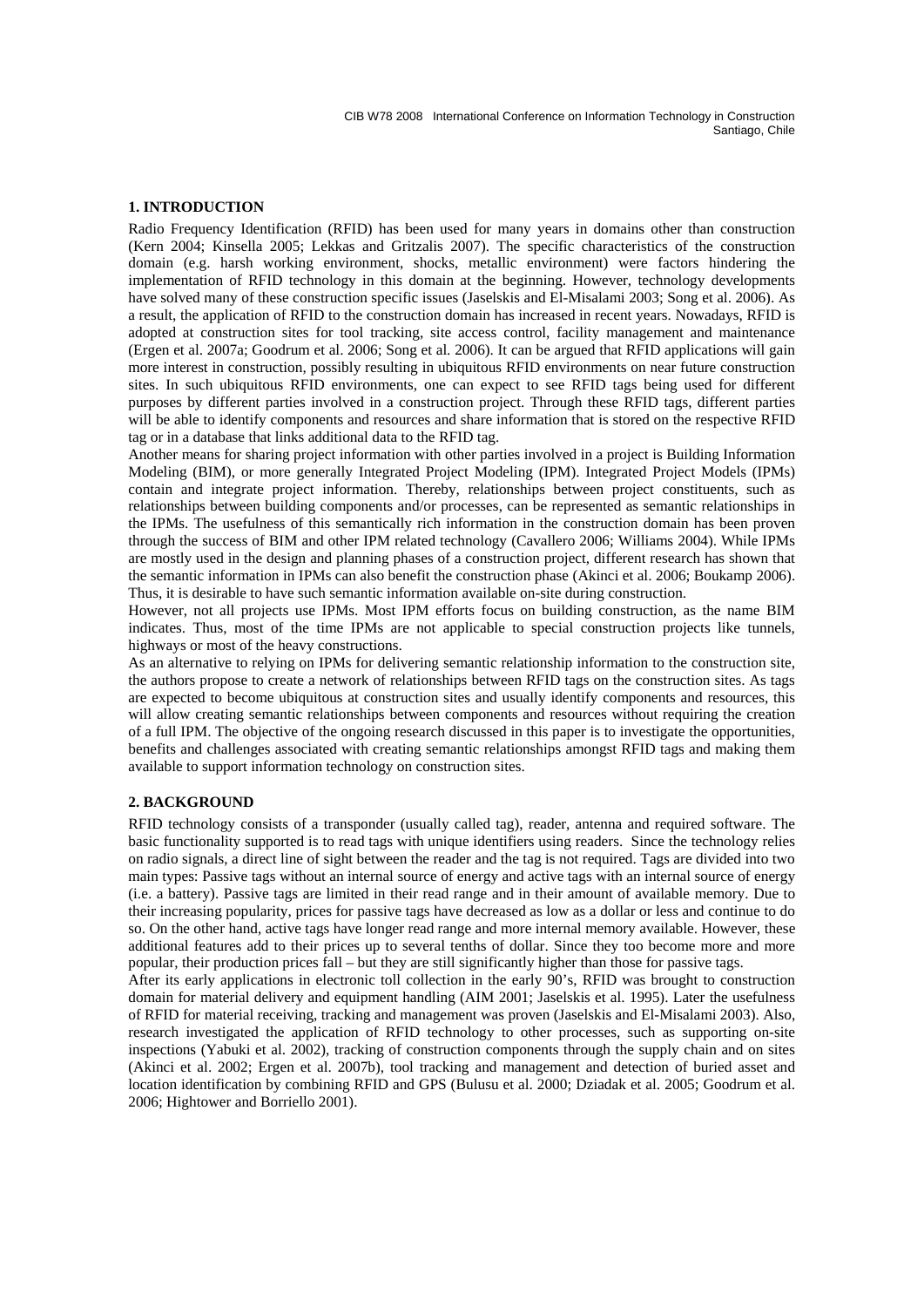Due to their lower prices, construction industry is currently mostly using passive tags; however, the advanced features of active tags and further decrease in their prices are expected to make active tags more popular in the near future. In summary, because of diversity in the construction industry and different parties involved in a construction project, it seems logical to expect both types of RFID tags from different manufacturers to be used for different purposes at a construction site. While more and more construction related applications are employed that use RFID tags, it can also be observed that RFID tags often remain on the tagged components and resources since it is too cumbersome (and sometimes impossible) to remove them for reuse after the components have been installed at the site (Ergen and Akinci 2007).

### **3. SEMANTIC RELATIONSHIPS BETWEEN RFID TAGS – OPPORTUNITIES, BENEFITS AND CHALLENGES**

## **3.1 OPPORTUNITIES:**

Much of the information being accessed and being generated at construction sites is context-specific, i.e. it applies to a specific situation or a specific situation category. For example, reports and lessons learned from construction activities benefit from the identification of a construction context to which the information applies – which then can be used as a storage and retrieval index for the reports and the lessons learned (El-Diraby et al. 2005; Rezgui 2006; Zhu et al. 2007). Also, quality or safety inspection relies on specifications that impose requirements for given construction contexts (Boukamp 2006; Wang and Boukamp 2007). The identification of such construction contexts relies on determining *component or resource types* and *their semantic relationships to other components or resources* (Boukamp and Ergen 2008).

RFID tags attached to components and resources allow for quick identification of these components in an automated way. The IDs stored on the RFID tags can be used to retrieve information about the tagged items from an information repository, such as a database or an IPM. Also, any additional information stored on the RFID tags can be accessed. However, since RFID readers read multiple tags within a reader's read range and given the anticipated increase in RFID tags on construction sites, it becomes difficult to identify specific RFID tags of interest within the group of read RFID tags.

Defining semantic relationships between RFID tags will allow identifying related groups of RFID tags (see Fig. 1), such as components that are *"PartOf"* a structural frame. It will also enable access to semantic relationships between tagged components and resources on construction sites, which can be used to support automation of construction tasks. A specific example application that can benefit from such semantic information is construction site inspection.



Figure 1: Having defined semantic relationships at site enables the end user to classify hundreds of available RFID tags into smaller groups.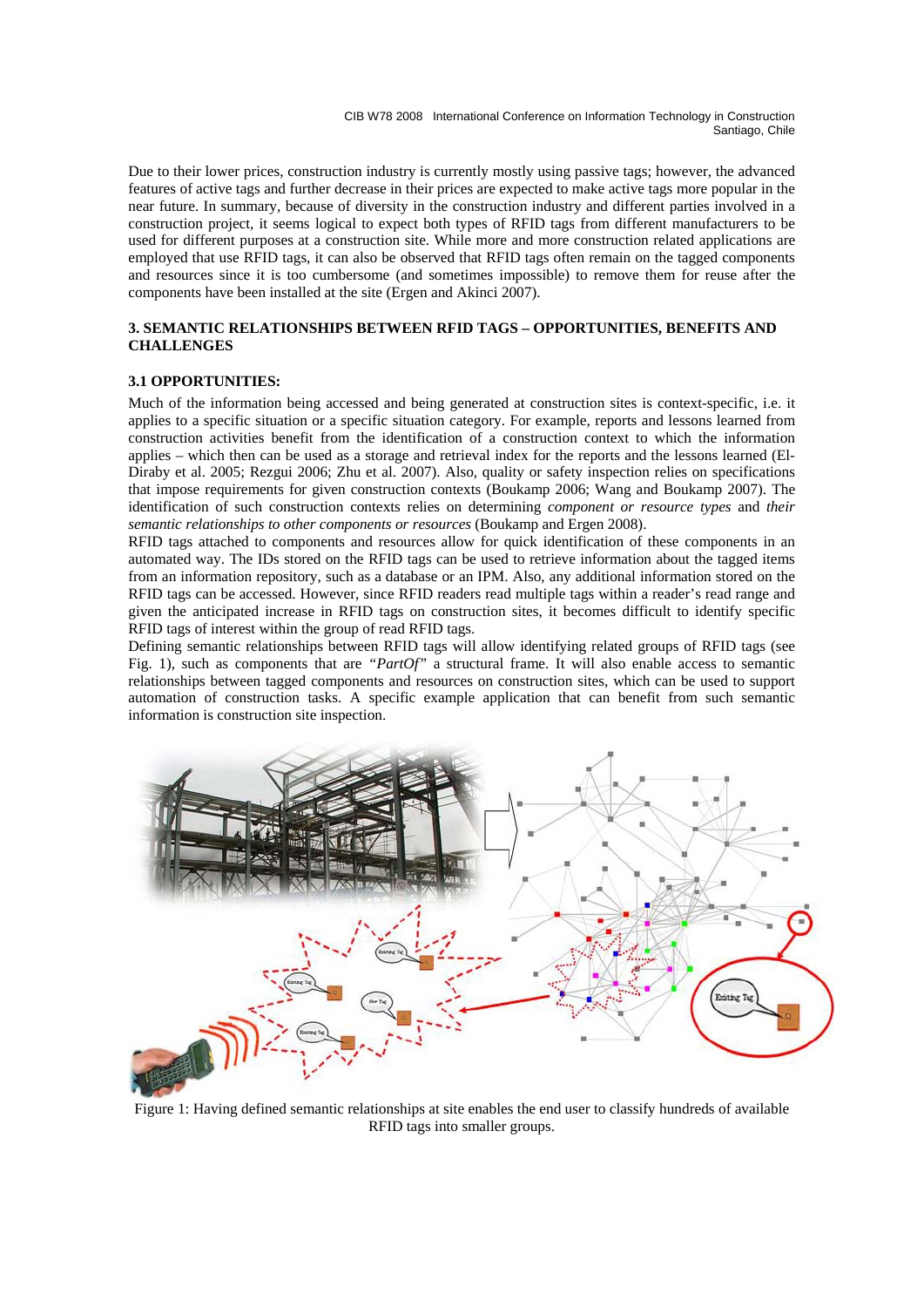Researchers have long argued that the work with specifications is cumbersome and error prone due to the huge amount of requirements imposed through specifications and the complexity of specifications (Boukamp and Akinci 2007; Burati et al. 1992; Kiliccote 1996). A study identified that different inspectors inspecting a project will draw different conclusions based on their specification knowledge (Hollis and Bright 1999). Approaches have been developed to address these issues and to help automatically identify requirements applicable to a given construction context (Boukamp and Akinci 2007; Kiliccote 1994; Wang and Boukamp 2007). These approaches rely on the availability of semantic information about and between products, processes and resources, which they either assume to receive from digital project repositories, such as IPMs, or through user input.

Making semantic information about and between products and resources available via semantic RFID networks will enable automated identification of these semantics (a) without the need of an IPM and (b) without the need for user input of this information. Thus, an engineer inspecting a site could use a mobile computer (such as a Personal Data Assistant (PDA)) with an RFID reader attached to scan the environment for construction context information.

### **3.2 DEFINING WEAK SEMANTIC RELATIONSHIPS:**

Semantic relationships between components' and resources' RFID tags can be of two different basic types: They can be (1) simple spatial relationships such as *CloseBy* or *InTheSameArea* or (2) stronger semantic relationships, like *ConnectsTo, IsEmbeddedIn,* or *Supports* relationships.

Spatial relationships between components and/or resources can be determined through reasoning about the proximity of scanned RFID tags. The facts that tags need to be in a certain distance from the reader to be detected and that their signal strength varies depending on their distance to the reader can be used as a means to find their proximity to each other and to the reader. This would be the weakest level of semantics, as it would only be able to specify proximity semantics, such as "CloseBy". However, this weak semantic relationship can easily be identified by observation, e.g. by walking on the site and continuously scanning the RFID tags available. Such basic spatial information can later be used alone or in combination with added higher levels of semantics. With respect to the previously mentioned construction inspection, even this weakest level of semantic information, i.e. topological relationships, can be beneficial to an inspector. For instance, if he/she has to inspect the fire resistance of a wall with an embedded door, he/she may want to read the respective RFID tags of the door and the wall in order to determine the door's and the wall's fire protection rating and compare it to a specified minimum fire protection rating. When scanning the environment for RFID tags, the inspector may find that the RFID reader identifies multiple wall and door RFID tags that are in read range of the RFID reader. As a first step, he/she then identifies the RFID tag of the wall in question. By knowing the fact that multiple doors are in read range of his/her reader, but only one of these doors has a "CloseBy" relationship to the wall in question, gives him/her the ability to more quickly identify the relevant door RFID tag. However, the challenge is to determine how and when to establish these *CloseBy* relationships.

Another application that can benefit from these weak semantic relationships is identifying the location of the RFID reader within the construction environment. By interpreting the relationships between RFID tags, the reader would be able to determine its location on the construction site by distinguishing the components surrounding it and their spatial relationships. Building on the recent research efforts regarding indoor positioning (Lim and Zhang 2006; Song et al. 2007), the authors have performed initial tests that show that depending on the distribution of RFID tags on construction sites, it is possible to uniquely identify the RFID reader's location on the site by relying on such spatial relationships between RFID tags. Factors that affect the results are (1) read range of the tags and readers, (2) number of available tags on site area, (3) spatial distribution of RFID tags on the construction site, (4) performance related reader specifications (e.g. "reads per second"), (5) number of tags being attached to stationary objects vs. mobile objects, and (6) rate of read failures.

Knowing the spatial semantic relationship between two components gives us no information about whether they are connected, embedded, or just happen to be both in the proximity of the RFID reader and have no other semantic relation with each other. Additional rich semantic information about the relationships would lead to more accurate context information.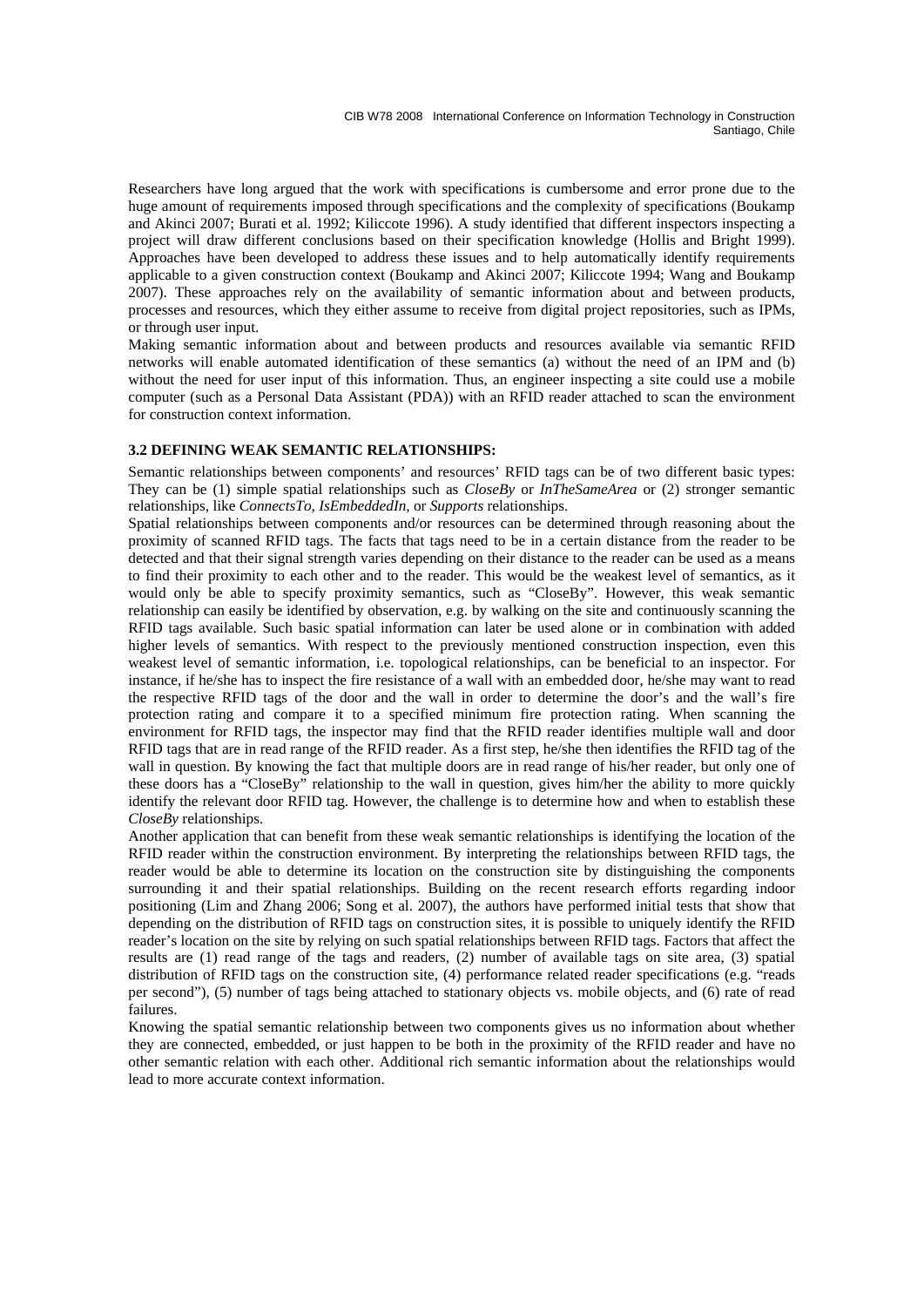#### **3.3 DEFINING STRONG SEMANTIC RELATIONSHIPS:**

As shown in Figure 2, having defined richer semantic relationships can support processes at site even better. In case of the before mentioned example, knowing that a door "IsEmbeddedIn" the wall gives the inspector the knowledge that the door must also have at least the same fire rating as the wall. In the previous example the proximity of these two components helped identify the possibility that one might be embedded in the other, but now, through the richer semantic relationship "IsEmbeddedIn," the possibility has changed to certainty.



Figure 2: Defining different levels of semantic relationships among the existing RFID tags on a construction site.

Additional semantic information can be added to both the weak and the strong semantic relationships through the use of suppliers' information. Suppliers usually store a component's information either inside each tag or in a separate database for each of the tags' IDs. This information could be used to identify the type of the component and thus increase the semantic richness of the relationship information. Without such information, in the above example, the inspector would potentially only identify that the component tagged with tag 2 is embedded in the component tagged with tag 1. The inspector would not be able to easily identify that tag 1 represents a wall and tag 2 represents a door. This information can be associated with the tag right from the beginning by the supplier, though.

#### **3.4 STORING AND SHARING THE RELATIONSHIPS:**

Information about semantic relationships between RFID tags needs to be stored and a reader has to have access to the semantic information at all times while moving through a construction site. Diekmann et al. (2007) described two strategies for storing such RFID related information: (1) Data-On-Network and (2) Data-On-Tag.

Using first of Diekmann's strategies, i.e. Data-On-Network, all the generated semantic information would be stored in an external database. At the construction site, the reader should have a connection to the external database to retrieve the semantic information. However, wireless connection to the external database usually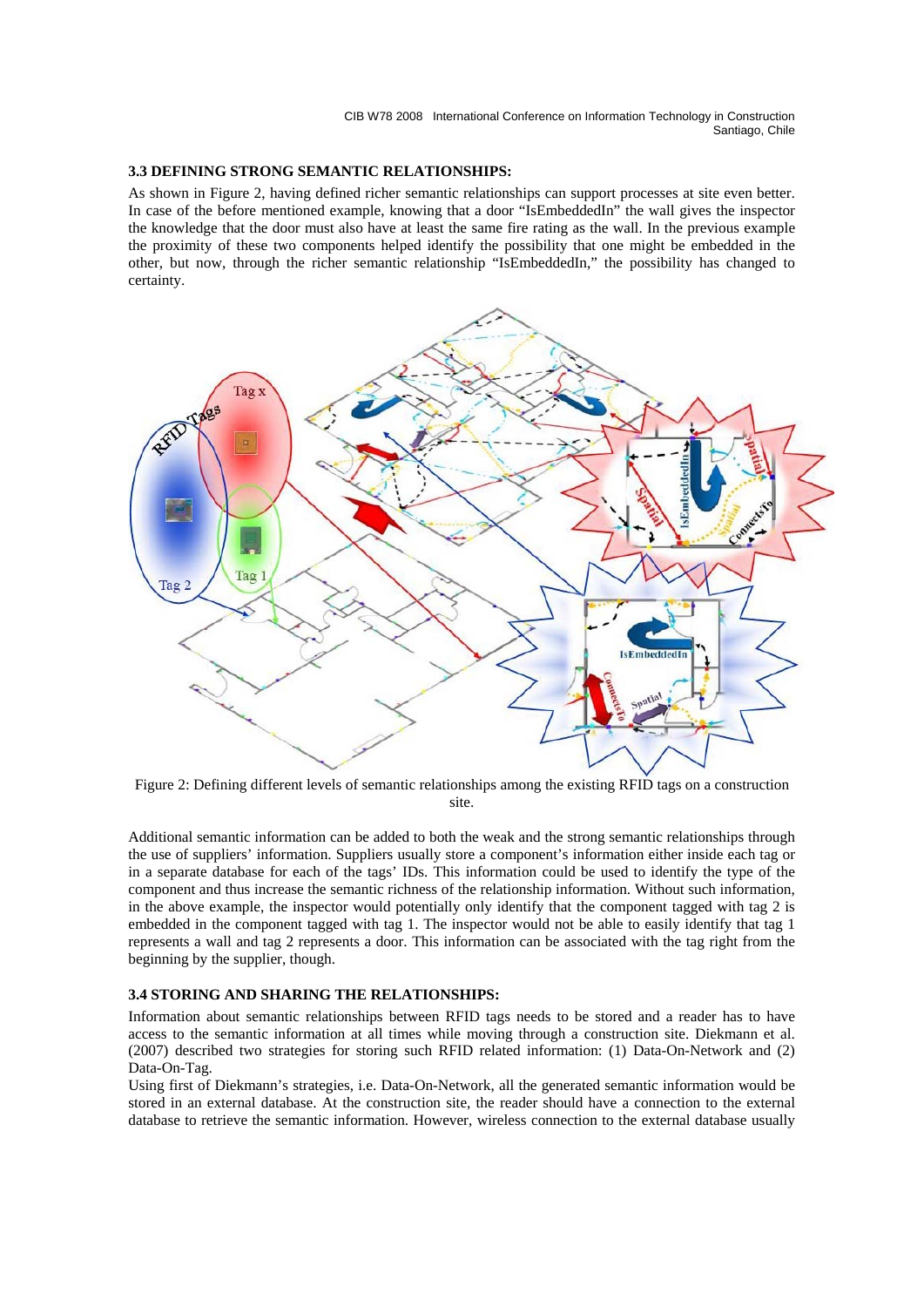requires expensive equipment and might not always be available at site. Even if available, the wireless network might stop working at times or not be accessible at all places on the construction site. These anticipated difficulties regarding accessing an external database lead to a semi-external approach in which semantic information is stored externally in a database but also copied into a local database stored with the reader. In this case, at areas where the wireless network can be accessed, the shared, up-to-date semantic information can be accessed, while at points where the wireless network is not accessible, the local copy of the database can be used. Whenever a network connection can be re-established, the databases should be synchronized again to ensure that everyone has access to the most up-to-date information.

The second strategy, Data-On-Tag, would use available memory on RFID tags to store semantic information. This has the advantage that it eliminates the need for an external database and that each tag would carry its own updated semantic information. However, a problem for this approach is that in the envisioned scenario, different types of tags may be used by different parties and should be re-used for establishing RFID networks – therefore, it cannot be assumed that all tags have memory available for storing information. In addition, at each reader location, only the semantic information available in the readable tags can be reached, which results in having access to only some of the semantic relationships.

The authors suggest combining these two mentioned strategies. The external database would be used as the priority database and accessed through wireless communication. At specific intervals this external database would be backed up on the local mobile computer attached to the reader for the time when it is not accessible. Also, information about changes made to the relationships between tags should be, if possible, stored on the tags at site.

The idea is to use the local copy of the database for locally accessing the relationship information. When a wireless connection to the primary external database can be established, the two databases should be synchronized immediately, whenever changes are made to the relationships. If a change is made to the RFID network structure, information about that change should be conveyed to the primary external database but also stored on the local RFID tag memory, if possible. This way it can better be ensured that anyone requiring relationship information will be able to obtain up-to-date information – even if a wireless connection to the primary external database is not available.

### **3.5 BENEFITS:**

A network of RFID tags attached to products and resources can provide semantic information about relationships between components and resources. Any on-site task relying on or producing context sensitive information on the construction site could benefit from this semantic information. For example, besides inspections, other domains, such as construction, progress monitoring, and facility management can use the semantic information for retrieving context sensitive information or for storing a context description to the generated context-sensitive information. Quality inspectors can be supported through information technology (IT) tools that gather context information from the semantic RFID network and use it to retrieve context relevant specifications and quality requirements. Progress monitoring inspectors can also be supported through IT tools that gather semantic information between components and workers to identify whether workers are still working on a component and what type of workers are working on a component.

In addition, semantic relationships between tags can also be used to identify missing tags in the network in case a tag is damaged or unreadable. For example, an inspector may be required to perform maintenance inspection of fire valves in ceilings that are not easily found and/or accessible. In such a scenario, the inspector may rely on RFID tags for locating the valves (Ergen et al. 2007a). If an RFID tag of a valve is damaged and cannot be detected anymore, the inspector may overlook the valve and omit the inspection of the valve. Through a semantic "IsEmbeddedIn" relationship between an RFID tag at a the ceiling and the damaged RFID tag at the valve, the inspector could identify that he/she is unable to read the valve's RFID tag. This becomes especially important in the later phases of a project's life cycle (e.g. in the facility management phase), when context information still is important, but batteries of active tags have run out of power and are not replaceable or completed finishing reduced the read range of some of the tags behind them.

Even if an Integrated Project Model (IPM) exists that contains semantic information, it can still be advantageous to have the semantic relationships defined in the IPM projected onto an RFID network on site, because not every project participant may have access to the IPM. There are many times when a subcontractor or a contractor has no access or only limited access to the IPM because they either do not have the required technology or because of legal issues (Rosenberg 2006). In these cases, however, similar as in the cases where IPMs do not exist, semantically related RFID networks can be made available to all the parties involved in the construction.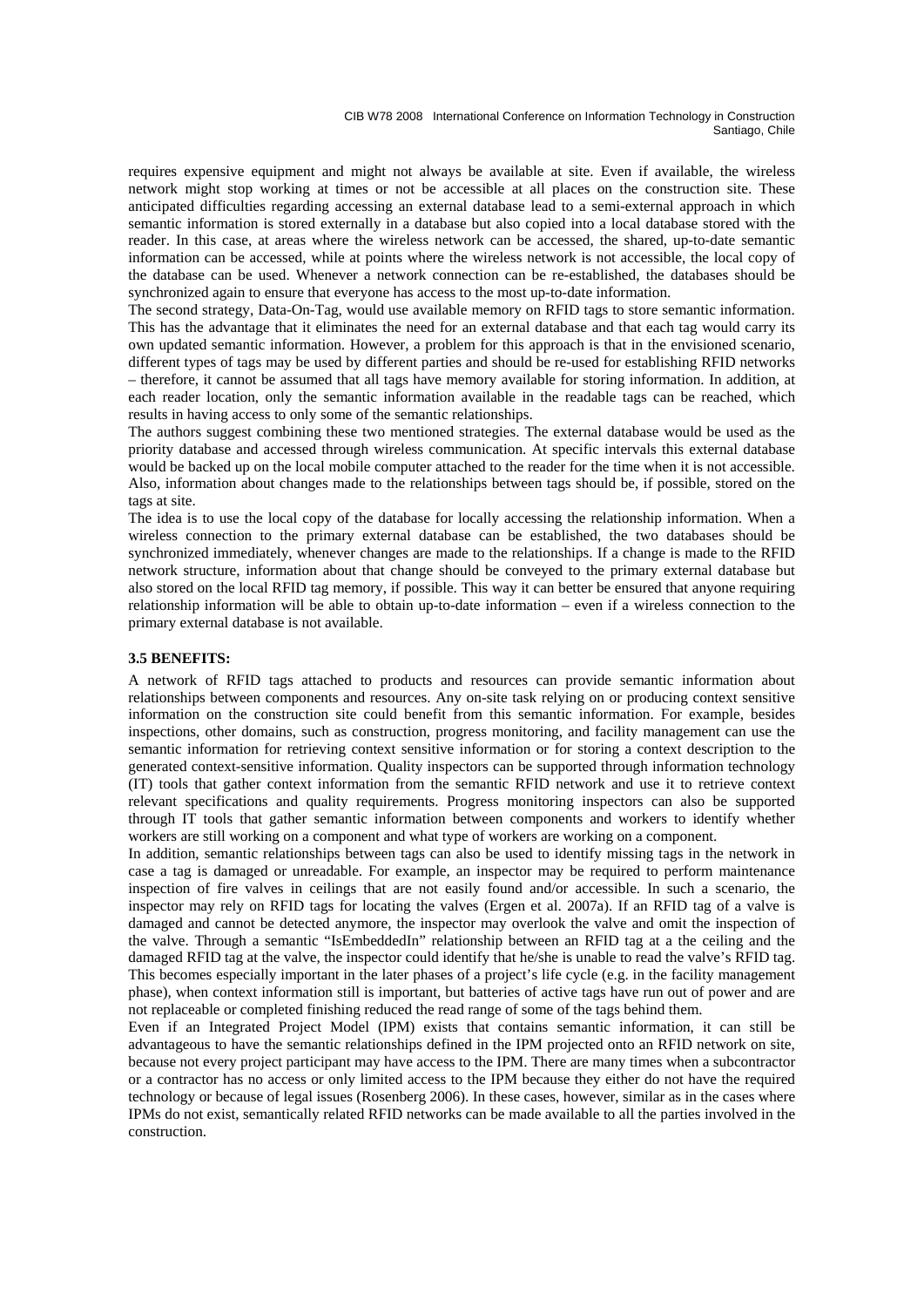#### **3.6 CHALLENGES:**

Before the advantages mentioned regarding defining the semantic relationships between RFID tags can be achieved, challenges and concerns have to be studied and overcome. As mentioned before, we expect to see lots of RFID tags at a construction site that remain attached to many of the components and resources. These tags will be brought to the site by different parties for their own specific different purposes. Thus, it seems logical to expect tags of different brands with different specifications. This highlights the importance of having a standard protocol to communicate with all of these tags with the same reader. Currently there exist a couple of standardization efforts for RFID tags, but a common global standard accepted by all players in the RFID business is still missing. Due to the lack of a common standard, new readers have been developed that can read tags of different brands – however, they are not able to read tags of all brands and they are much more expensive than regular RFID tag readers. Before the development and acceptance of a unique global standard, the problem could be addressed temporarily if the importance of sharing RFID tags information and developing applications, such as the proposed RFID network, during construction is recognized by the client of a project. This would allow dictating an RFID standard for a given project through contractual agreements. In addition to the RFID technology standards, standards for the semantic relationships have to be defined. Specifically, it has to be specified what type of relationships can and should be established, how they should be stored and when and by whom they should be established.

It should be clarified through contractual agreement or even an internal agreement between involved parties who is responsible for creating the semantic related network of RFID tags and keeping it updated. Responsibilities of each party regarding data provision and usage have to be clarified. If required, different levels of access to the data may have to be defined. This can be achieved, for example, through providing different versions of copies of the relationship database to different parties. The importance of an agreement on these issues is amplified by the fact that data is provided by different parties involved in the design, supply and construction process that are using different system platforms, standards, specifications and even are having different points of views which may result in needs for different semantic information.

In addition, sharing up-to-date relationship data with all of the participants will be a challenging task. As mentioned before, the authors suggest combining an external, wirelessly accessible database with a local copy of that database and a list of changes made to the network stored on RFID tags with accessible memory. Mechanisms have to be identified that allow keeping these different sources consistent with each other.

Due to the nature of construction, it can be expected though that the semantic network will change from time to time. It will become difficult to track these changes. Automated approaches may be developed that help managing the changes in the semantic network. E.g. a mechanism may be able to determine validity of defined semantic relationships through assessing the respective RFID tags' proximity at the time of the relationship definition and comparing it to the RFID tags' proximity throughout the remainder of the project lifecycle. When the proximity value changes, it means that at least one of the respective components or resources have been moved, which could mean that a semantic relationship between the respective components or resources may have to be re-evaluated.

Additionally it may be possible to include probabilities for the validity of semantic relationships in the database. Efforts may focus on adding certainty to the relationship information and may, for example, differentiate between final relationships and temporary relationships. This probability information then may be used in other reasoning mechanisms, e.g. to help determine the likeliness of correctness of the context identified through the RFID network.

Another issue which needs to be further studied is the security of the created network. Only authorized personnel should be able to change the RFID network. Thus, efforts need to be put into making the RFID network secure and only readable and changeable by authorized personnel, e.g. through data encryption.

#### **4. SUMMARY AND CONCLUSIONS**

The existence of large numbers of RFID tags in a construction environment presents the opportunity to develop semantic relationships between them in order to make semantic information accessible on site. This semantic information can range from weak spatial relationships to strong semantic relations. The authors propose to expand the existing semantic relationships between building components to the RFID tags attached to them. The advantage of such a network of related RFID tags would be increased context awareness at site through automated identification of semantic relationships. The applications of the proposed system at site could range from supporting progress monitoring to improving safety on construction sites. To store the semantic information and enable better synchronization of the information amongst all interested participants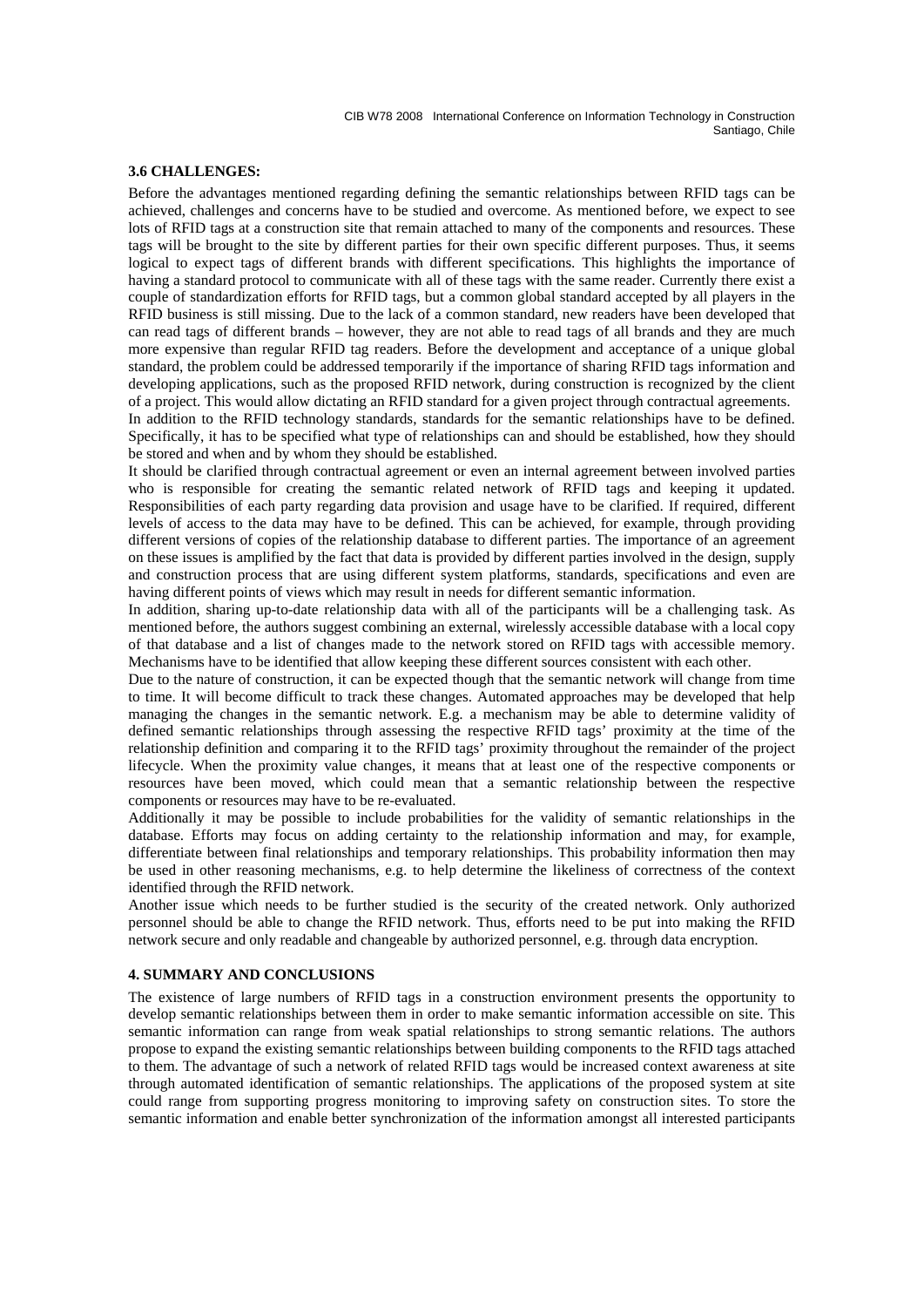on site, the authors propose to use a combination of an external, wirelessly accessible database, a local on-site database, and spread data-on-tag.

Since the system is based on the RFID tags brought to a site for different purposes by different parties, it is expected to see a large variety of tags with different specifications. Further research is needed to enable interaction with such a diversity of RFID tags. The authors are currently involved in research that aims to define the semantic relationship structures amongst RFID tags that can benefit the safety inspection domain. Also, the researchers are investigating the stability of such semantic RFID networks and the effects of read failures on the ability to interpret the semantic information stored in the RFID network.

#### **REFERENCES**

AIM. (2001). "Shrouds of Time: The history of RFID." The Association for Automation Identification and Data Capture Technologies.

Akinci, B., Boukamp, F., Gordon, C., Huber, D., Lyons, C., and Park, K. (2006). "A Formalism for Utilization of Sensor Systems and Integrated Project Models for Active Construction Quality Control." Automation in Construction, 15(2), 124-138.

Akinci, B., Patton, M., and Ergen, E. (2002). "Utilizing Radio Frequency Identification on Precast Concrete Components- Supplier's Perspective." 19th International Symposium on Automation and Robotics in Construction (ISARC 2002), Washington, DC USA.

Boukamp, F. (2006). "Modeling of and Reasoning about Construction Specifications to support Automated Defect Detection," Ph.D. Thesis, Carnegie Mellon University, Pittsburgh, PA, USA.

Boukamp, F., and Akinci, B. (2007). "Automated processing of construction specifications to support inspection and quality control." Automation in Construction, 17(1), 90-106.

Boukamp, F., and Ergen, E. (2008). "A Proposed System Architecture For Context Identification Support on Construction Sites."

Bulusu, N., Heidemann, J., and Estrin, D. (2000). "GPS-less Low-Cost Outdoor Localization For Very Small Devices." Personal communication, IEEE, 7(5), 28-34.

Burati, J. L., Jr., Farrington, J. J., and Ledbetter, W. B. (1992). "Causes of quality deviations in design and construction." Journal of Construction Engineering and Management, 118(1), 34–49.

Cavallero, A. (2006). "Comprehensive BIM Collaboration." Construction Specifier, 59(12), 32-40.

Diekmann, T., Melski, A., and Matthias, S. "Data-on-Network vs. Data-on-Tag: Managing Data in Complex RFID Environments." 40th Annual Hawaii International Conference on System Sciences (HICSS'07), Hawaii. Dziadak, K., Sommerville, J., Kumar, B., and Green, J. (2005). "RFID Applied to the Built Environment: Buried Asset Tagging and Tracking System." CIB W78 22nd Conference on Information Technology in Construction, Dresden (Germany).

El-Diraby, T. E., Lima, C., and Feis, B. (2005). "Domain Taxonomy for Construction Concepts: Toward a Formal Ontology for Construction Knowledge." Journal of Computing in Civil Engineering, 19(4), 394-406.

Ergen, E., and Akinci, B. (2007). "Life-cycle Data Management of Engineered-to-order Components Using Radio Frequency Identification." Advanced Engineering Informatics, 21(4), 356-366.

Ergen, E., Akinci, B., East, B., and Kirby, J. (2007a). "Tracking Components and Maintenance History within a Facility Utilizing Radio Frequency Identification Technology." Journal of Computing in Civil Engineering, 21(1), 11-20.

Ergen, E., Akinci, B., and Sacks, R. (2007b). "Tracking and Locating Components in a Precast Storage Yard Utilizing Radio Frequency Identification Technology and GPS." Automation in Construction, 16(3), 354-367. Goodrum, P. M., McLaren, M. A., and Durfee, A. (2006). "The application of active radio frequency identification technology for tool tracking on construction job sites." Automation in Construction, 15(3), 292- 302.

Hightower, J., and Borriello, G. (2001). "Location Systems for Ubiquitous Computing." computer IEEE, 34(8), 57-66.

Hollis, M., and Bright, K. (1999). "Surveying the Surveyors." Structural Survey; © MCB University Press, 17(2), 65-73.

Jaselskis, E. J., Anderson, M. R., Jahren, C. T., Rodriguez, Y., and Njos, S. (1995). "Radio-Frequency Identification Applications in Construction Industry." Journal of Construction Engineering and Management, 189-196.

Jaselskis, E. J., and El-Misalami, T. (2003). "Implementing radio frequency identification in the construction process." Journal of Construction Engineering and Management, 129(6), 680-688.